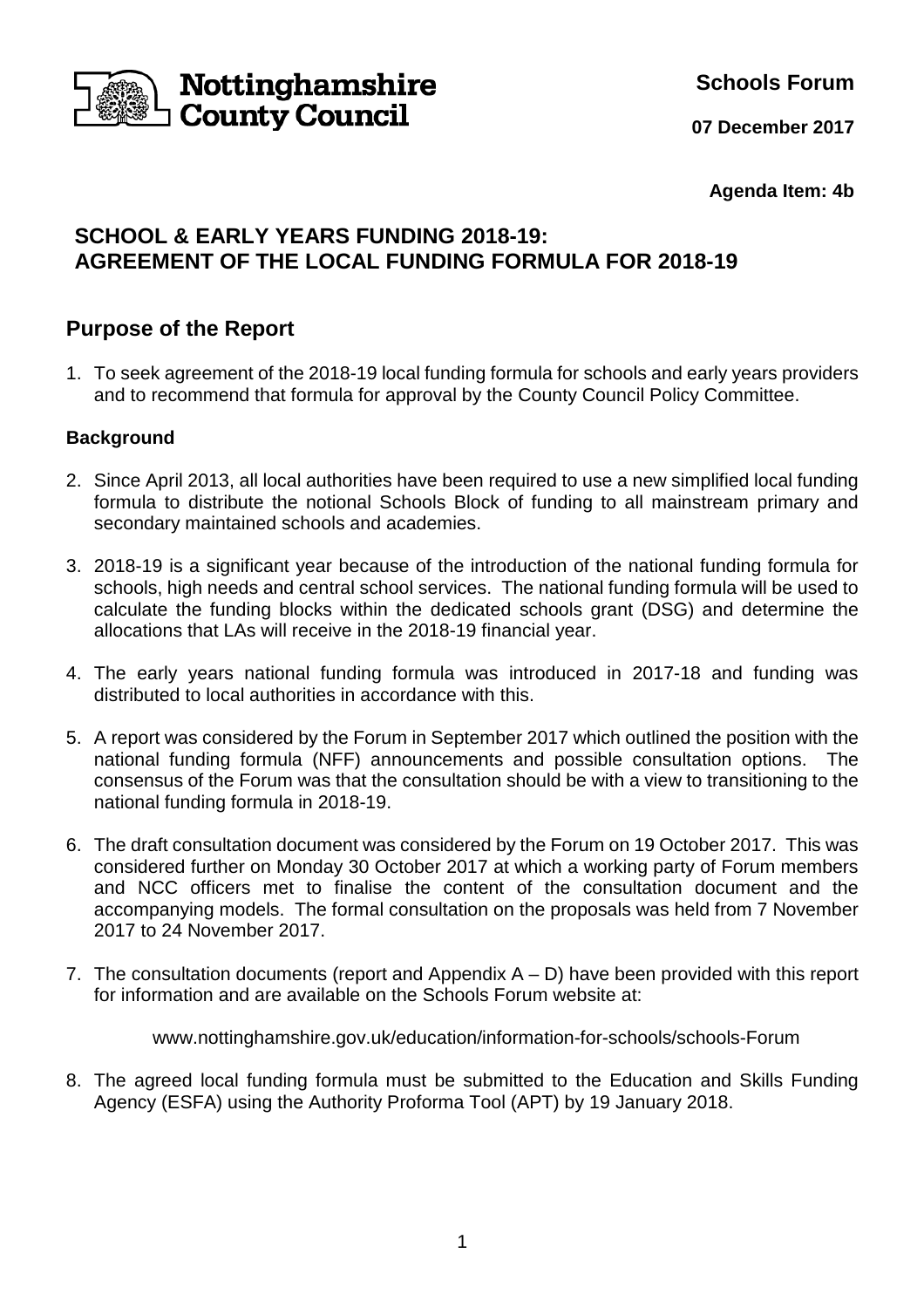## **Information and Advice**

- 9. In order to agree the local funding formula, Schools Forum members will need to vote on a number of proposals. The decisions that need to be made are based on the proposed models and responses to the consultation. Each of the proposals that require a vote to be taken are detailed in the main body of the report.
- 10. Forum members are reminded that, in accordance with the Schools Forum (England) Regulations 2014, only the following members are allowed to participate in a vote regarding the local funding formula:
	- Schools (Primary, Secondary and Special)
	- Academies
	- Governors
	- Private, Voluntary and Independent providers

 Other non- schools members (Diocesan and Trade Union) can engage and participate in any discussions held, but are not eligible to participate in a vote. The Chair of the Forum has a casting vote in the event of a tied result.

#### **Consultation responses**

- 11. A total of 44 eligible responses (38 schools and 6 external Early Years PVI settings) were received to the consultation which was a response rate of only 11.7% for schools.
- 12. An analysis of the responses received, along with the comments for each question are attached as **Appendix E.** Note that questions 1 to 4 asked about the person completing the response, so the appendix begins with question 5.

#### **Consultation Proposals**

- 13. The proposals in the consultation were to transition the local funding formula to mirror the national funding formula as far as possible. The financial model provided gave the illustrative funding allocations under the NFF and the LFF (at 2018-19 LA indicative funding level).
- 14. The final unit values will be based on affordability once the October 2017 census data and pupil characteristics are received during December. It is envisaged that any adjustment needed to make the formula affordable will be made to the minimum per pupil amount, MFG or gains cap and not the AWPU. Any adjustment to this latter factor is offset by the protections built into the formula for the minimum per pupil amount and the MFG, and thus would not produce the required result.
- 15. Question 2 covered the need to make manual adjustments to the EFSA funding tool, APT, to ensure the LA could mirror the NFF as far as possible. This would require a disapplication request to be made to the Secretary of State. The adjustments stated were the sparsity formula calculation and the exclusion of the premises factors from the minimum per pupil amount. The ESFA have confirmed that a disapplication request will not be needed for the exclusion of the premises factors.
- 16. Since the consultation document was published, however, it has come to light that another disapplication request will need to be made to ensure that schools do not receive higher gains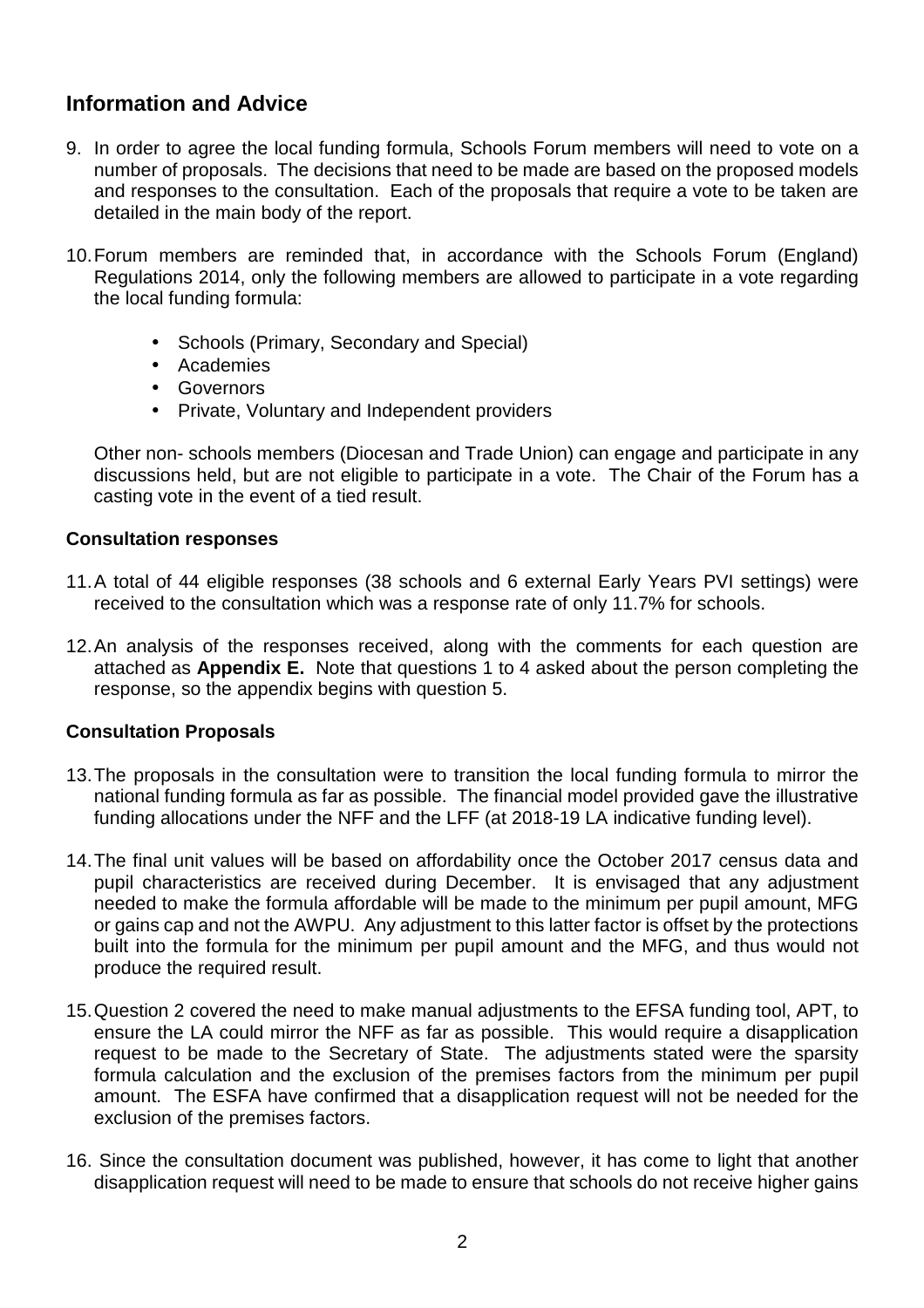than the 3% cap in the NFF illustrative allocations. The current funding tool allows schools to gain more than 3% if this is as a result of the minimum per pupil adjustment. This is unaffordable and does not mirror the basis on which the Schools Block funding allocation is calculated.

- 17. A further proposal was to transfer 0.5% from the schools funding block to the High Needs Block to fund significant budget pressures in EHCP specialist provision. The financial modelling provided (Appendix B) was on the basis of a per pupil reduction of £19.85 for primary pupils and £25.41 for secondary pupils. This method of reducing schools funding is outside of the funding formula and will also require a disapplication request to be submitted.
- 18. Changes were also proposed to each factor in the early years local funding formula.
- 19. All factors requiring a decision for 2018-19 are outlined in paragraphs 22 -27 below, along with the percentage of positive, negative or not sure/no responses from the consultation.

#### **Schools Funding Formula**

20. A vote is required on the following proposals by **School, Academy, Governor, & PVI members**.

| <b>Schools Local Funding Formula</b> |                                                                                                                                                                                                                                    | <b>Consultation Response for</b><br>Information |           |                                    |
|--------------------------------------|------------------------------------------------------------------------------------------------------------------------------------------------------------------------------------------------------------------------------------|-------------------------------------------------|-----------|------------------------------------|
|                                      | <b>Consultation Question</b>                                                                                                                                                                                                       | Yes                                             | <b>No</b> | Not Sure/<br><b>No</b><br>Response |
| 5                                    | Do you agree that Nottinghamshire should<br>transition the local funding formula to mirror the<br>national funding formula as far as possible for<br>2018-19? Financial model at Appendix A.                                       | 77%                                             | 9%        | 14%                                |
| 6                                    | In order to transition to the NFF the local<br>authority may need to make a number of<br>technical adjustments to Education Skills and<br>Funding Agency (ESFA) funding tool (APT).                                                | 75%                                             | 9%        | 16%                                |
|                                      | Do you agree that a disapplication request can<br>be made to the Secretary of State to allow the<br>authority to<br>make the<br>local<br>necessary<br>adjustments to the ESFA funding tool to enable<br>the transition to the NFF? |                                                 |           |                                    |
| $\overline{7}$                       | Do you agree with the proposal to transfer 0.5%<br>from the total schools block funding to the high<br>needs block? Financial modelling at Appendix<br>B and C.                                                                    | 39%                                             | 39%       | 22%                                |
| 8                                    | In order to transition the LFF to the NFF as far<br>as possible, the local authority will need to set<br>an MFG between 0% and 0.5%. Are you in<br>agreement with this proposal?                                                   | 68%                                             | 14%       | 18%                                |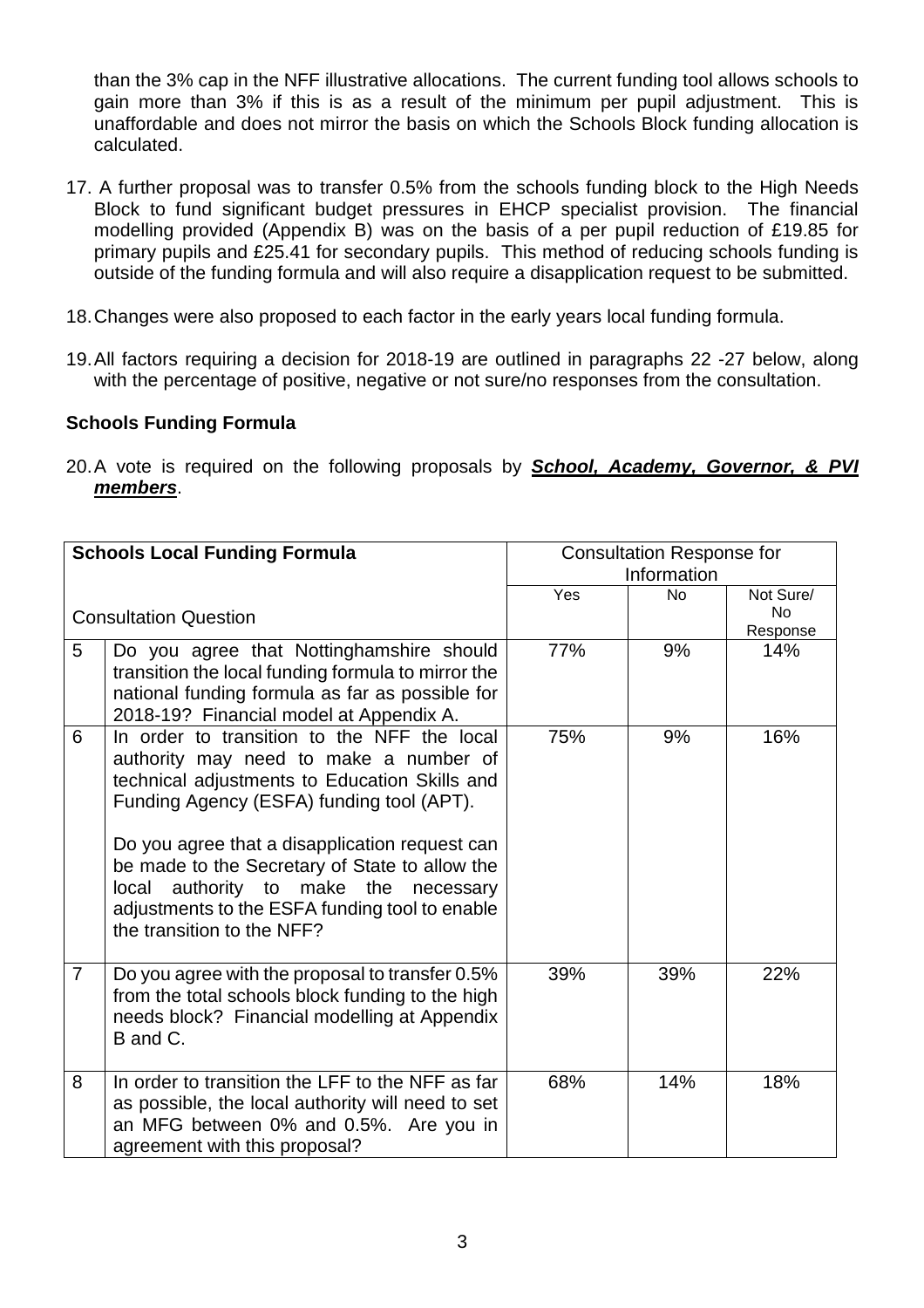| 9 | In order to transition the LFF to the NFF as far<br>as possible, the local authority will need to<br>adopt a gains cap of between 2.5% and 3%. | 68% | 18% | 14% |
|---|------------------------------------------------------------------------------------------------------------------------------------------------|-----|-----|-----|
|   | Are you in agreement with this proposal?                                                                                                       |     |     |     |

De-delegation of funding for maintained primary and secondary schools

21. As outlined in the consultation document, there will be a limited list of services that the local authority can continue to operate centrally for maintained schools only. The consultation responses showed that the majority of respondents felt that the services listed should be centrally operated. However, the final decision is made by the members of the Forum who represent the maintained primary and secondary sector. As de-delegation decisions can differ between the sectors, separate votes will need to take place.

#### 22. A vote is required by **maintained primary school and governor members** on the following:

| <b>Consultation Question</b> |                                                                                                                          | <b>Consultation Response for</b><br>Information |     |                              |
|------------------------------|--------------------------------------------------------------------------------------------------------------------------|-------------------------------------------------|-----|------------------------------|
|                              |                                                                                                                          | Yes                                             | No. | Not Sure/<br>No.<br>Response |
| 10                           | As a representative of a maintained primary<br>school, do you agree to the de-delegation of the<br>following in 2018-19: |                                                 |     |                              |
| a                            | Free school meals eligibility assessment?                                                                                | 41%                                             | 9%  | 50%                          |
| b                            | Support to underperforming ethnic minority<br>groups and bilingual learners?                                             | 41%                                             | 11% | 48%                          |
| $\mathbf C$                  | Contingency for crisis communications?                                                                                   | 39%                                             | 11% | 50%                          |

23. A vote is required by **maintained secondary school and governor members** on the following:

|              | <b>Consultation Question</b>                                                                                               | Consultation response for info                      |     |                          |
|--------------|----------------------------------------------------------------------------------------------------------------------------|-----------------------------------------------------|-----|--------------------------|
|              |                                                                                                                            | Yes                                                 | No. | Not Sure/<br>No Response |
| 10           | As a representative of a maintained secondary<br>school, do you agree to the de-delegation of the<br>following in 2018-19: |                                                     |     |                          |
| a            | Free school meals eligibility assessment?                                                                                  | One out of the two maintained                       |     |                          |
| $\mathsf{b}$ | Support to underperforming ethnic minority<br>groups and bilingual learners?                                               | secondary schools answered yes to<br>both services. |     |                          |